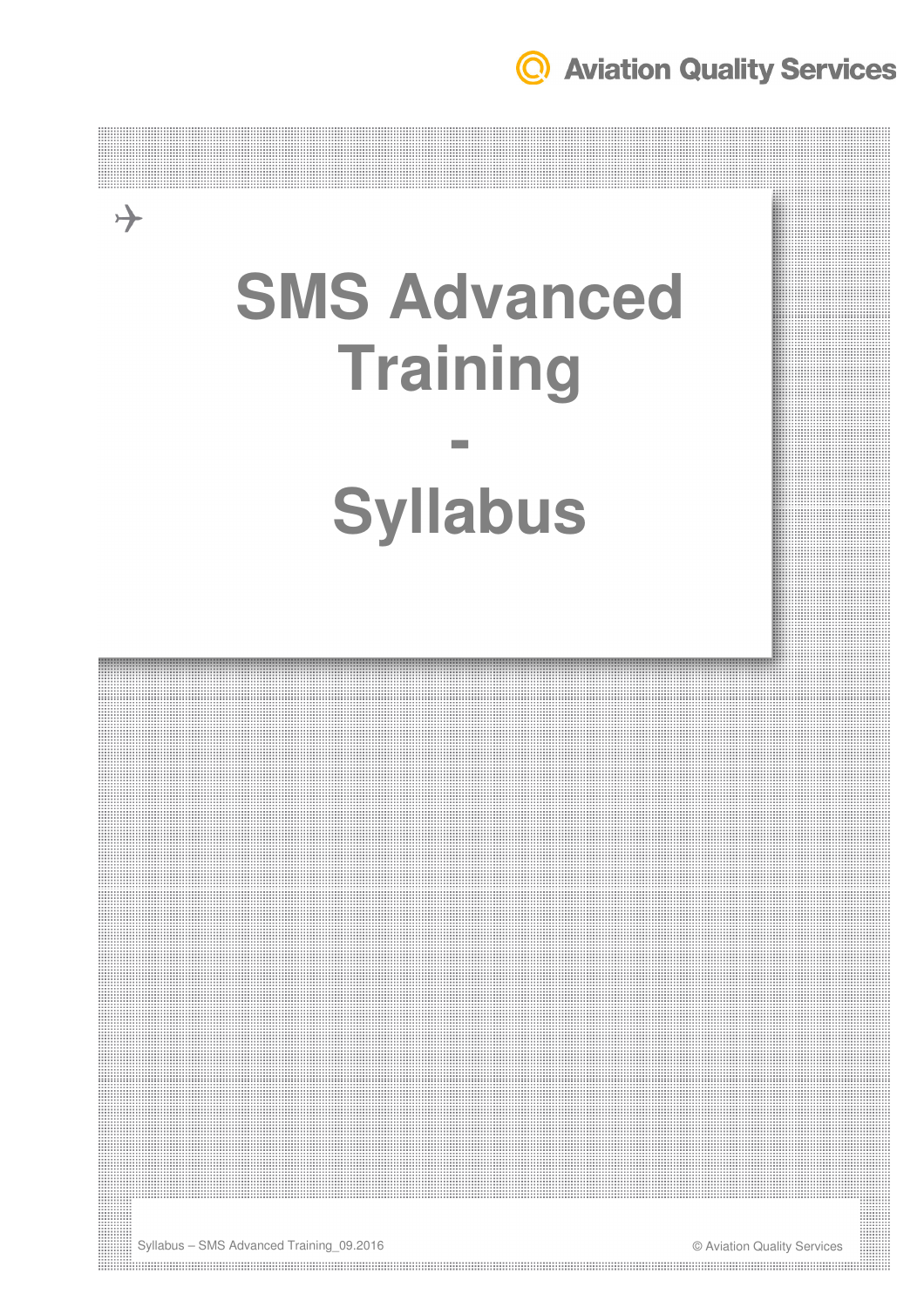

# **Syllabus**

### **SMS Advanced Training**

| $\mathbf{1}$            |  |  |
|-------------------------|--|--|
| 1.1                     |  |  |
| 1.2                     |  |  |
| $\overline{2}$          |  |  |
| 2.1                     |  |  |
| 2.2                     |  |  |
| $\overline{\mathbf{3}}$ |  |  |
|                         |  |  |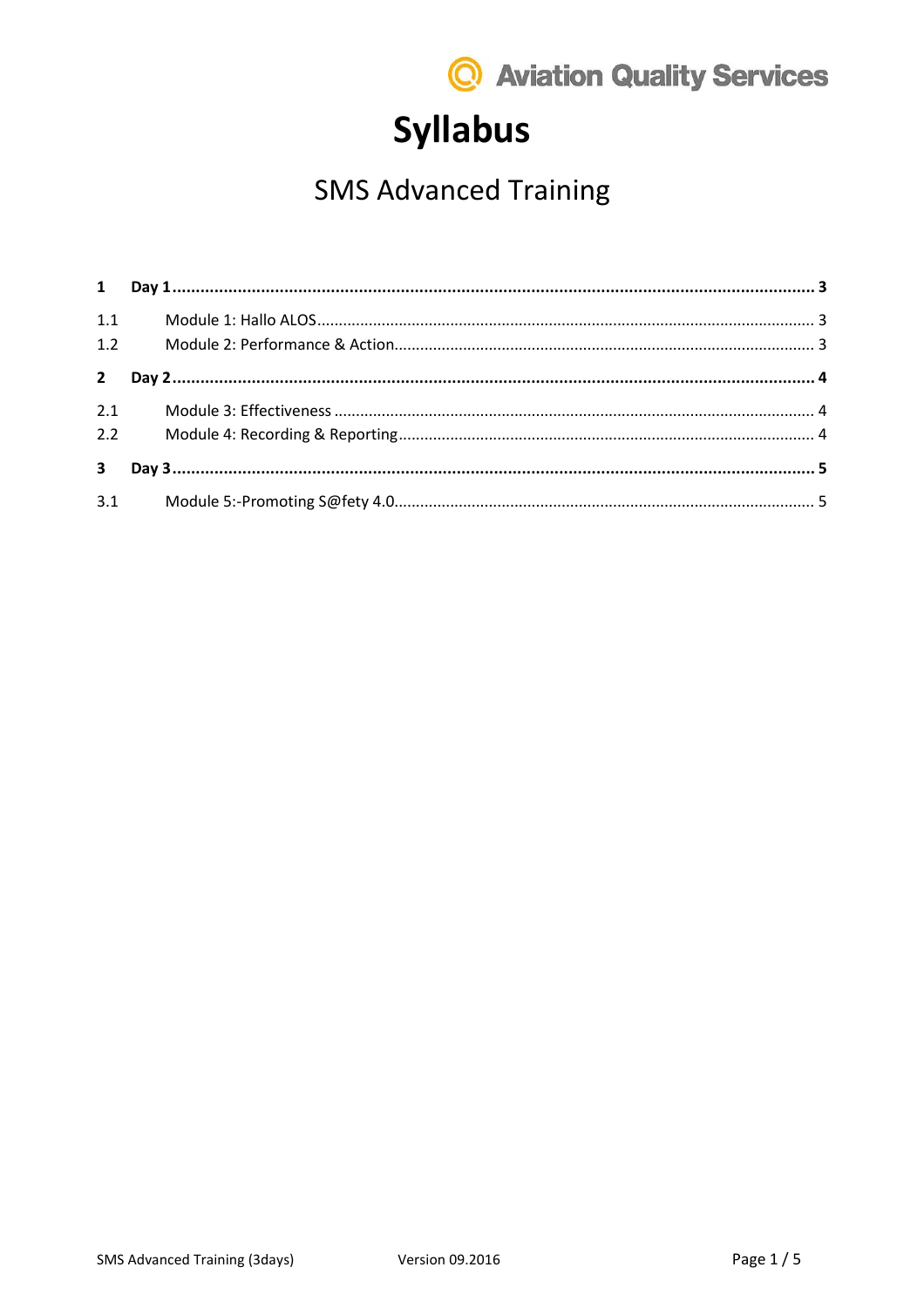# **Q** Aviation Quality Services Objectives

| Objective 1: Understand the relationship between Safety Performance Indicators and Acceptable Level |
|-----------------------------------------------------------------------------------------------------|
| Objective 2: See what kind of quantitative Safety Performance Indicators we can choose and their    |
|                                                                                                     |
| Objective 4: Consider the different types of action plans and measurement intervals 3               |
| Objective 5: How to improve the SMS effectiveness in reducing losses such as redundancies and       |
| Objective 6: How the co-working and/or integration with Compliance and Security occur in practice 4 |
| Objective 7: Examine cases where direct measurement methods can provide training and consultancy    |
| Objective 8: What makes the difference between successful data management and fighting for the      |
| Objective 9: How the involvement of line personnel can lead to a win-win situation? 4               |
|                                                                                                     |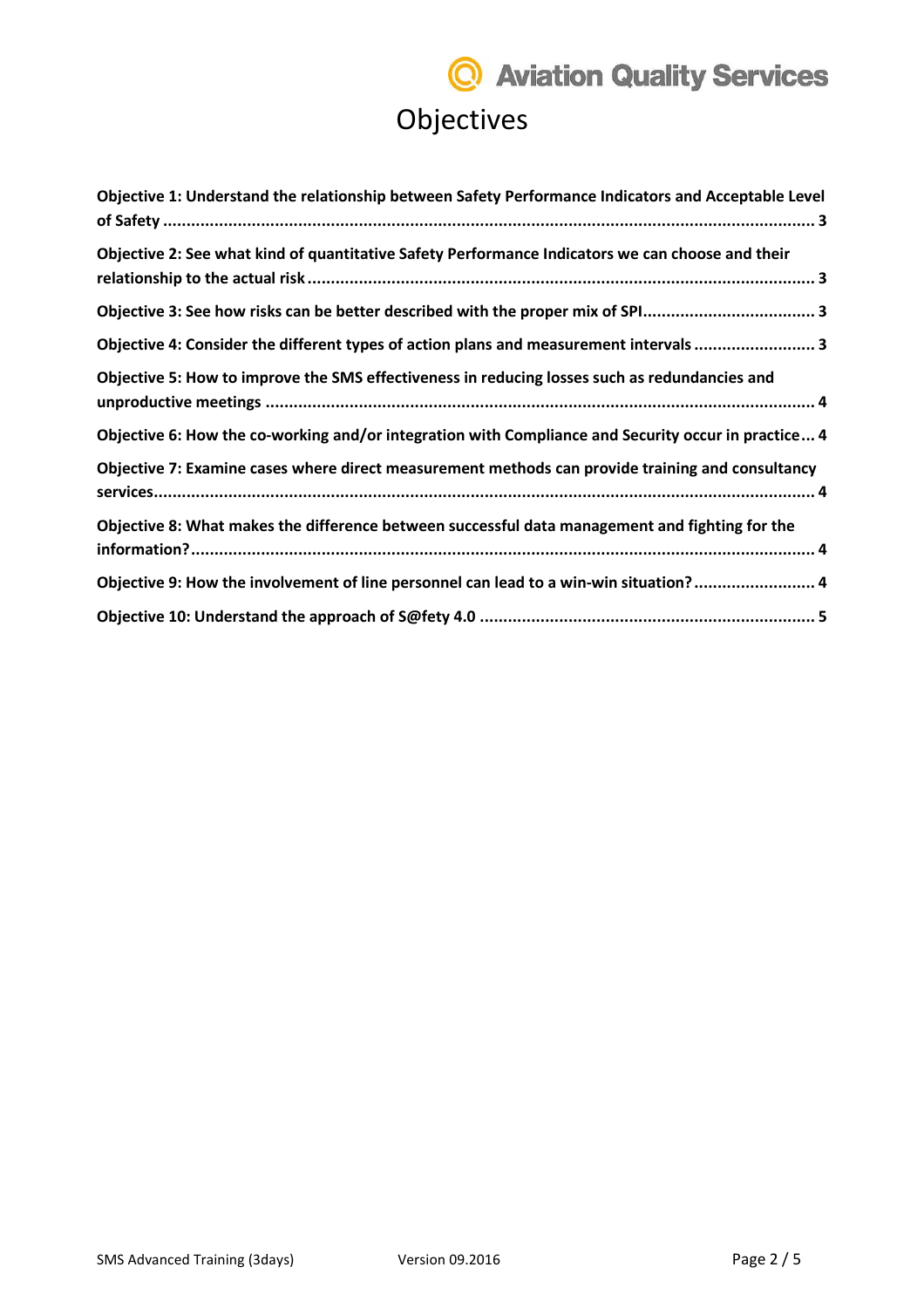

### **1 Day 1**

#### **1.1 Module 1: Hallo ALOS**

| <b>Objectives</b>                                                                                                      | <b>Contents of module</b>                                                                                                             | <b>Practical Training/Discussion</b>           |
|------------------------------------------------------------------------------------------------------------------------|---------------------------------------------------------------------------------------------------------------------------------------|------------------------------------------------|
| Objective 1: Understand the<br>relationship between Safety<br>Performance Indicators and<br>Acceptable Level of Safety | Product & Risk<br>What does the Customer know?<br>$\bullet$<br>What does the Customer<br>tolerate?<br><b>Risk Metric</b><br>$\bullet$ | Practical Activity: Safety level<br>estimation |

| 1.2 Module 2: Performance & Action                                                                                                                                                       |                                                                                                                                  |                                      |  |  |
|------------------------------------------------------------------------------------------------------------------------------------------------------------------------------------------|----------------------------------------------------------------------------------------------------------------------------------|--------------------------------------|--|--|
| <b>Objectives</b>                                                                                                                                                                        | <b>Contents of module</b>                                                                                                        | <b>Practical Training/Discussion</b> |  |  |
| <b>Objective 2:</b> See what kind of<br>quantitative Safety<br>Performance Indicators we<br>can choose and their<br>relationship to the actual risk<br><b>Objective 3:</b> See how risks | Position of the Measurement<br>$\bullet$<br><b>Quantifiable Elements</b><br>٠<br><b>SPI Mix</b><br>٠<br><b>Action Plans</b><br>٠ | Group work on SPI Life Cycle         |  |  |
| can be better described with<br>the proper mix of SPI<br><b>Objective 4: Consider the</b><br>different types of action<br>plans and measurement<br>intervals                             |                                                                                                                                  |                                      |  |  |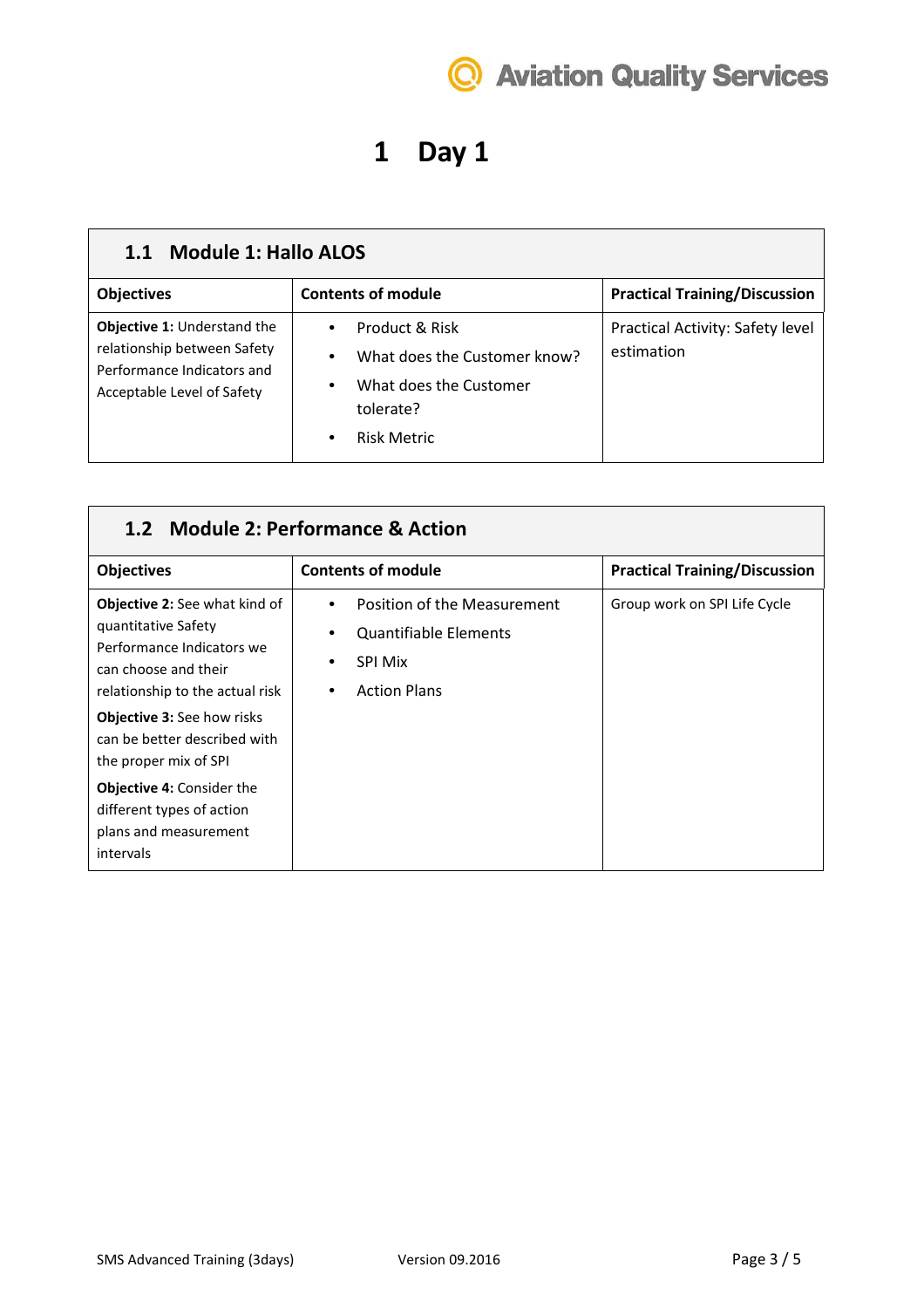

### **2 Day 2**

| 2.1 Module 3: Effectiveness                                                                                                            |                                                                                                      |                                                                |  |  |
|----------------------------------------------------------------------------------------------------------------------------------------|------------------------------------------------------------------------------------------------------|----------------------------------------------------------------|--|--|
| <b>Objectives</b>                                                                                                                      | <b>Contents of module</b>                                                                            | <b>Practical Training/Discussion</b>                           |  |  |
| <b>Objective 5: How to improve</b><br>the SMS effectiveness in<br>reducing losses such as<br>redundancies and<br>unproductive meetings | Manpower<br>٠<br>Gains and Losses<br>٠<br>Optimizations<br>٠<br>Work with Compliance & Security<br>٠ | <b>Practical Activity: Safety</b><br><b>Management Process</b> |  |  |
| <b>Objective 6: How the co-</b><br>working and/or integration<br>with Compliance and Security<br>occur in practice                     |                                                                                                      |                                                                |  |  |

| 2.2 Module 4: Recording & Reporting                                                                                                                                                                                                                         |                                                                                                                                                                        |                                                                                                                                             |  |  |
|-------------------------------------------------------------------------------------------------------------------------------------------------------------------------------------------------------------------------------------------------------------|------------------------------------------------------------------------------------------------------------------------------------------------------------------------|---------------------------------------------------------------------------------------------------------------------------------------------|--|--|
| <b>Objectives</b>                                                                                                                                                                                                                                           | <b>Contents of Module</b>                                                                                                                                              | <b>Practical Training/Discussion</b>                                                                                                        |  |  |
| <b>Objective 7: Examine cases</b><br>where direct measurement<br>methods can provide training<br>and consultancy services<br><b>Objective 8: What makes the</b><br>difference between<br>successful data management<br>and fighting for the<br>information? | FDM Fear: Myth or Reality?<br>$\bullet$<br>Hazard Identification & Real Time<br>٠<br>Recording<br><b>Reporting Culture</b><br>$\bullet$<br>Data Protection Issues<br>٠ | Practical Activity: Errors,<br>violations and gross negligence<br>Practical Activity: Safety Policy<br><b>Practical Activity: Reporting</b> |  |  |
| <b>Objective 9: How the</b><br>involvement of line<br>personnel can lead to a win-<br>win situation?                                                                                                                                                        |                                                                                                                                                                        |                                                                                                                                             |  |  |